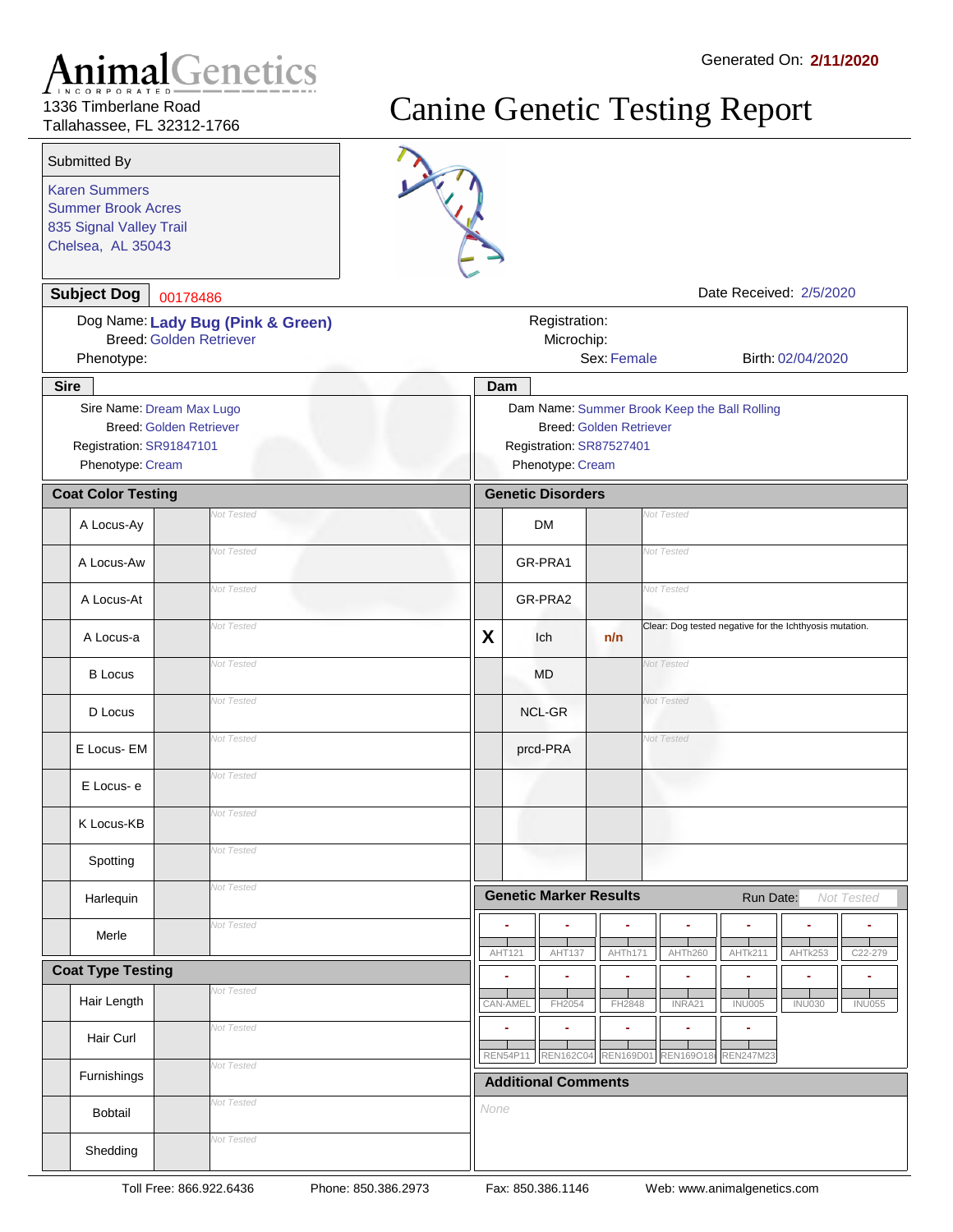1336 Timberlane Road Tallahassee, FL 32312-1766

Karen Summers

Submitted By

835 Signal Valley Trail Chelsea, AL 35043

Summer Brook Acres

| <b>Subject Dog</b>                           | 00178487                                                             |          |                                                                                              |                                |                                                         | Date Received: 2/5/2020 |                   |               |
|----------------------------------------------|----------------------------------------------------------------------|----------|----------------------------------------------------------------------------------------------|--------------------------------|---------------------------------------------------------|-------------------------|-------------------|---------------|
| Phenotype:                                   | Dog Name: Paisley (Purple & Green)<br><b>Breed: Golden Retriever</b> |          | Registration:<br>Microchip:                                                                  | Sex: Female                    |                                                         |                         | Birth: 02/04/2020 |               |
| <b>Sire</b>                                  |                                                                      | Dam      |                                                                                              |                                |                                                         |                         |                   |               |
| Registration: SR91847101<br>Phenotype: Cream | Sire Name: Dream Max Lugo<br><b>Breed: Golden Retriever</b>          |          | Dam Name: Summer Brook Keep the Ball Rolling<br>Registration: SR87527401<br>Phenotype: Cream | <b>Breed: Golden Retriever</b> |                                                         |                         |                   |               |
| <b>Coat Color Testing</b>                    |                                                                      |          | <b>Genetic Disorders</b>                                                                     |                                |                                                         |                         |                   |               |
| A Locus-Ay                                   | <b>Vot Tested</b>                                                    |          | <b>DM</b>                                                                                    |                                | Not Tested                                              |                         |                   |               |
| A Locus-Aw                                   | Not Tested                                                           |          | GR-PRA1                                                                                      |                                | <b>Not Tested</b>                                       |                         |                   |               |
| A Locus-At                                   | Not Tested                                                           |          | GR-PRA2                                                                                      |                                | <b>Not Tested</b>                                       |                         |                   |               |
| A Locus-a                                    | Not Tested                                                           | X        | Ich                                                                                          | n/n                            | Clear: Dog tested negative for the Ichthyosis mutation. |                         |                   |               |
| <b>B</b> Locus                               | Not Tested                                                           |          | <b>MD</b>                                                                                    |                                | <b>Not Tested</b>                                       |                         |                   |               |
| D Locus                                      | Not Tested                                                           |          | <b>NCL-GR</b>                                                                                |                                | <b>Not Tested</b>                                       |                         |                   |               |
| E Locus- EM                                  | Not Tested                                                           |          | prcd-PRA                                                                                     |                                | Vot Tested                                              |                         |                   |               |
| E Locus-e                                    | Not Tested                                                           |          |                                                                                              |                                |                                                         |                         |                   |               |
| K Locus-KB                                   | Not Tested                                                           |          |                                                                                              |                                |                                                         |                         |                   |               |
| Spotting                                     | Not Tested                                                           |          |                                                                                              |                                |                                                         |                         |                   |               |
| Harlequin                                    | Not Tested                                                           |          | <b>Genetic Marker Results</b>                                                                |                                |                                                         | Run Date:               |                   | Not Tested    |
| Merle                                        | <b>Vot Tested</b>                                                    | AHT121   | <b>AHT137</b>                                                                                | AHTh171                        | AHTh260                                                 | AHTk211                 | AHTk253           | C22-279       |
| <b>Coat Type Testing</b>                     |                                                                      |          |                                                                                              |                                |                                                         |                         |                   |               |
| Hair Length                                  | Vot Tested                                                           | CAN-AMEL | FH2054                                                                                       | FH2848                         | INRA21                                                  | <b>INU005</b>           | <b>INU030</b>     | <b>INU055</b> |
| Hair Curl                                    | <b>Vot Tested</b>                                                    | REN54P11 | <b>REN162C04</b>                                                                             | <b>REN169D01</b>               |                                                         | REN169O18i REN247M23    |                   |               |
| Furnishings                                  | <b>Vot Tested</b>                                                    |          | <b>Additional Comments</b>                                                                   |                                |                                                         |                         |                   |               |
| Bobtail                                      | <b>Vot Tested</b>                                                    | None     |                                                                                              |                                |                                                         |                         |                   |               |
| Shedding                                     | <b>Vot Tested</b>                                                    |          |                                                                                              |                                |                                                         |                         |                   |               |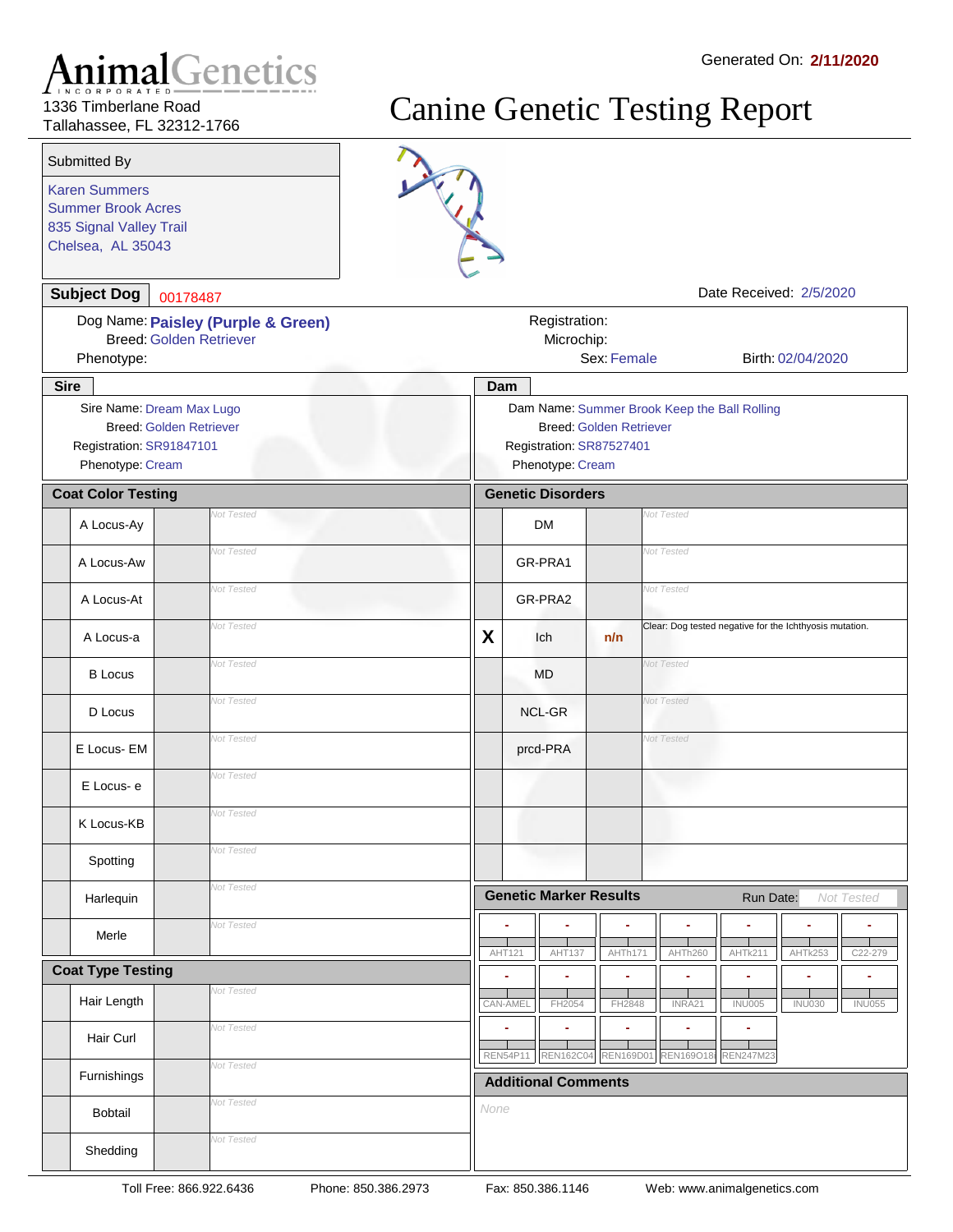1336 Timberlane Road Tallahassee, FL 32312-1766

Karen Summers

Submitted By

835 Signal Valley Trail Chelsea, AL 35043

Summer Brook Acres

| <b>Subject Dog</b>                                                                                          | 00178488                                                           |                                                                                                                                |                                                                   |                  | Date Received: 2/5/2020                                                                          |                                |  |
|-------------------------------------------------------------------------------------------------------------|--------------------------------------------------------------------|--------------------------------------------------------------------------------------------------------------------------------|-------------------------------------------------------------------|------------------|--------------------------------------------------------------------------------------------------|--------------------------------|--|
| Phenotype:                                                                                                  | Dog Name: Bubbles (Black & Pink)<br><b>Breed: Golden Retriever</b> |                                                                                                                                | Registration:<br>Microchip:                                       | Sex: Female      |                                                                                                  | Birth: 02/04/2020              |  |
| <b>Sire</b>                                                                                                 |                                                                    |                                                                                                                                | Dam                                                               |                  |                                                                                                  |                                |  |
| Sire Name: Dream Max Lugo<br><b>Breed: Golden Retriever</b><br>Registration: SR91847101<br>Phenotype: Cream |                                                                    | Dam Name: Summer Brook Keep the Ball Rolling<br><b>Breed: Golden Retriever</b><br>Registration: SR87527401<br>Phenotype: Cream |                                                                   |                  |                                                                                                  |                                |  |
| <b>Coat Color Testing</b>                                                                                   |                                                                    |                                                                                                                                | <b>Genetic Disorders</b>                                          |                  |                                                                                                  |                                |  |
| A Locus-Ay                                                                                                  | <b>Vot Tested</b>                                                  |                                                                                                                                | <b>DM</b>                                                         |                  | Vot Tested                                                                                       |                                |  |
| A Locus-Aw                                                                                                  | Vot Tested                                                         |                                                                                                                                | GR-PRA1                                                           |                  | <b>Not Tested</b>                                                                                |                                |  |
| A Locus-At                                                                                                  | <b>Not Tested</b>                                                  |                                                                                                                                | GR-PRA2                                                           |                  | Not Tested                                                                                       |                                |  |
| A Locus-a                                                                                                   | Vot Tested                                                         | X                                                                                                                              | Ich                                                               | n/Ich            | Carrier: Dog carries one copy of the Ichthyosis mutation and<br>may pass it on to any offspring. |                                |  |
| <b>B</b> Locus                                                                                              | Vot Tested                                                         |                                                                                                                                | MD                                                                |                  | <b>Not Tested</b>                                                                                |                                |  |
| D Locus                                                                                                     | <b>Not Tested</b>                                                  |                                                                                                                                | NCL-GR                                                            |                  | <b>Not Tested</b>                                                                                |                                |  |
| E Locus- EM                                                                                                 | Vot Tested                                                         |                                                                                                                                | <b>Not Tested</b><br>prcd-PRA                                     |                  |                                                                                                  |                                |  |
| E Locus-e                                                                                                   | <b>Not Tested</b>                                                  |                                                                                                                                |                                                                   |                  |                                                                                                  |                                |  |
| K Locus-KB                                                                                                  | <b>Not Tested</b>                                                  |                                                                                                                                |                                                                   |                  |                                                                                                  |                                |  |
| Spotting                                                                                                    | Vot Tested                                                         |                                                                                                                                |                                                                   |                  |                                                                                                  |                                |  |
| Harlequin                                                                                                   | <b>Vot Tested</b>                                                  |                                                                                                                                | <b>Genetic Marker Results</b>                                     |                  | Run Date:                                                                                        | Not Tested                     |  |
| Merle                                                                                                       | <b>Not Tested</b>                                                  |                                                                                                                                | AHT121<br><b>AHT137</b>                                           | AHTh171          | AHTh260<br>AHTk211                                                                               | AHTk253<br>C22-279             |  |
| <b>Coat Type Testing</b>                                                                                    |                                                                    |                                                                                                                                |                                                                   |                  |                                                                                                  |                                |  |
| Hair Length                                                                                                 | <b>Vot Tested</b>                                                  |                                                                                                                                | CAN-AMEL<br>FH2054                                                | FH2848           | INRA21<br><b>INU005</b>                                                                          | <b>INU030</b><br><b>INU055</b> |  |
| Hair Curl                                                                                                   | <b>Vot Tested</b>                                                  |                                                                                                                                | ×<br>٠                                                            | ٠                | ٠<br>٠                                                                                           |                                |  |
| Furnishings                                                                                                 | <b>Vot Tested</b>                                                  |                                                                                                                                | <b>REN162C04</b><br><b>REN54P11</b><br><b>Additional Comments</b> | <b>REN169D01</b> | <b>REN247M23</b><br>REN169O18                                                                    |                                |  |
| Bobtail                                                                                                     | <b>Vot Tested</b>                                                  | None                                                                                                                           |                                                                   |                  |                                                                                                  |                                |  |
| Shedding                                                                                                    | <b>Vot Tested</b>                                                  |                                                                                                                                |                                                                   |                  |                                                                                                  |                                |  |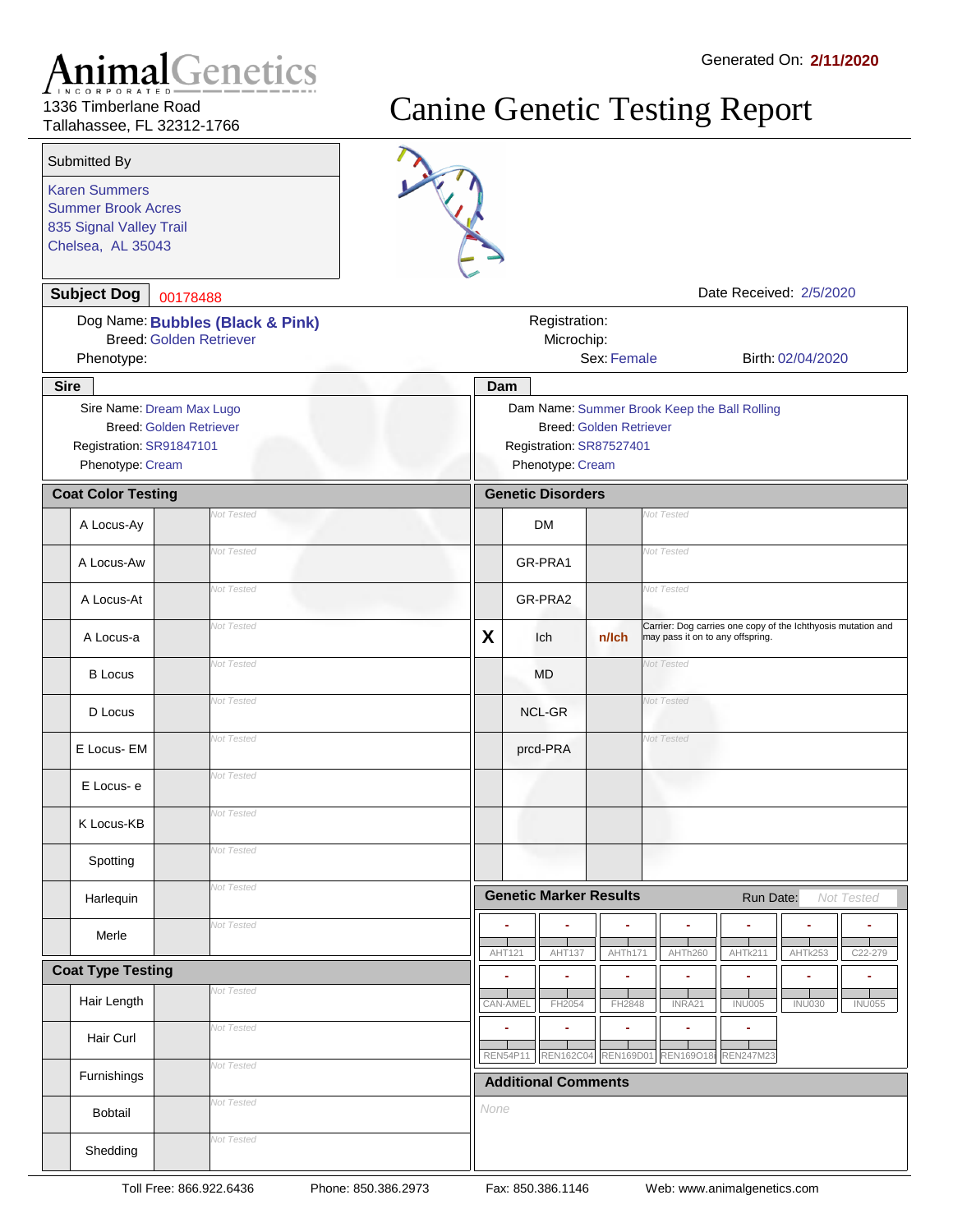1336 Timberlane Road Tallahassee, FL 32312-1766

Karen Summers

Submitted By

835 Signal Valley Trail Chelsea, AL 35043

Summer Brook Acres



| <b>Subject Dog</b>                                                                                          | 00178489                                                                                                                       |      |                                        |                       |                                                         | Date Received: 2/5/2020 |                   |               |
|-------------------------------------------------------------------------------------------------------------|--------------------------------------------------------------------------------------------------------------------------------|------|----------------------------------------|-----------------------|---------------------------------------------------------|-------------------------|-------------------|---------------|
| Phenotype:                                                                                                  | Dog Name: Bee (Orange & Light Blue)<br><b>Breed: Golden Retriever</b>                                                          |      | Registration:<br>Microchip:            | Sex: Female           |                                                         |                         | Birth: 02/04/2020 |               |
| <b>Sire</b>                                                                                                 |                                                                                                                                |      | Dam                                    |                       |                                                         |                         |                   |               |
| Sire Name: Dream Max Lugo<br><b>Breed: Golden Retriever</b><br>Registration: SR91847101<br>Phenotype: Cream | Dam Name: Summer Brook Keep the Ball Rolling<br><b>Breed: Golden Retriever</b><br>Registration: SR87527401<br>Phenotype: Cream |      |                                        |                       |                                                         |                         |                   |               |
| <b>Coat Color Testing</b>                                                                                   |                                                                                                                                |      | <b>Genetic Disorders</b>               |                       |                                                         |                         |                   |               |
| A Locus-Ay                                                                                                  | Vot Tested                                                                                                                     |      | <b>DM</b>                              |                       | Vot Tested                                              |                         |                   |               |
| A Locus-Aw                                                                                                  | Not Tested                                                                                                                     |      | GR-PRA1                                |                       | <b>Not Tested</b>                                       |                         |                   |               |
| A Locus-At                                                                                                  | <b>Vot Tested</b>                                                                                                              |      | GR-PRA2                                |                       | Not Tested                                              |                         |                   |               |
| A Locus-a                                                                                                   | <b>Vot Tested</b>                                                                                                              | X    | Ich                                    | n/n                   | Clear: Dog tested negative for the Ichthyosis mutation. |                         |                   |               |
| <b>B</b> Locus                                                                                              | Not Tested                                                                                                                     |      | <b>MD</b>                              |                       | Vot Tested                                              |                         |                   |               |
| D Locus                                                                                                     | <b>Vot Tested</b>                                                                                                              |      | NCL-GR                                 |                       | <b>Vot Tested</b>                                       |                         |                   |               |
| E Locus- EM                                                                                                 | Not Tested                                                                                                                     |      | prcd-PRA                               |                       | <b>Vot Tested</b>                                       |                         |                   |               |
| E Locus-e                                                                                                   | Not Tested                                                                                                                     |      |                                        |                       |                                                         |                         |                   |               |
| K Locus-KB                                                                                                  | <b>Vot Tested</b>                                                                                                              |      |                                        |                       |                                                         |                         |                   |               |
| Spotting                                                                                                    | Not Tested                                                                                                                     |      |                                        |                       |                                                         |                         |                   |               |
| Harlequin                                                                                                   | <b>Vot Tested</b>                                                                                                              |      | <b>Genetic Marker Results</b>          |                       |                                                         | Run Date:               |                   | Not Tested    |
| Merle                                                                                                       | Vot Tested                                                                                                                     |      | AHT121<br>AHT137                       | AHTh171               | AHTh260                                                 | AHTk211                 | AHTk253           | C22-279       |
| <b>Coat Type Testing</b>                                                                                    |                                                                                                                                |      |                                        |                       |                                                         |                         |                   |               |
| Hair Length                                                                                                 | Vot Tested                                                                                                                     |      | CAN-AMEL<br>FH2054                     | FH2848                | INRA21                                                  | <b>INU005</b>           | <b>INU030</b>     | <b>INU055</b> |
| Hair Curl                                                                                                   | Vot Tested                                                                                                                     |      | ×<br>۰<br>REN54P11<br><b>REN162C04</b> | ÷<br><b>REN169D01</b> | ٠<br><b>REN169O18i</b>                                  | ۰<br><b>REN247M23</b>   |                   |               |
| Furnishings                                                                                                 | <b>Vot Tested</b>                                                                                                              |      | <b>Additional Comments</b>             |                       |                                                         |                         |                   |               |
| Bobtail                                                                                                     | Vot Tested                                                                                                                     | None |                                        |                       |                                                         |                         |                   |               |
| Shedding                                                                                                    | Vot Tested                                                                                                                     |      |                                        |                       |                                                         |                         |                   |               |